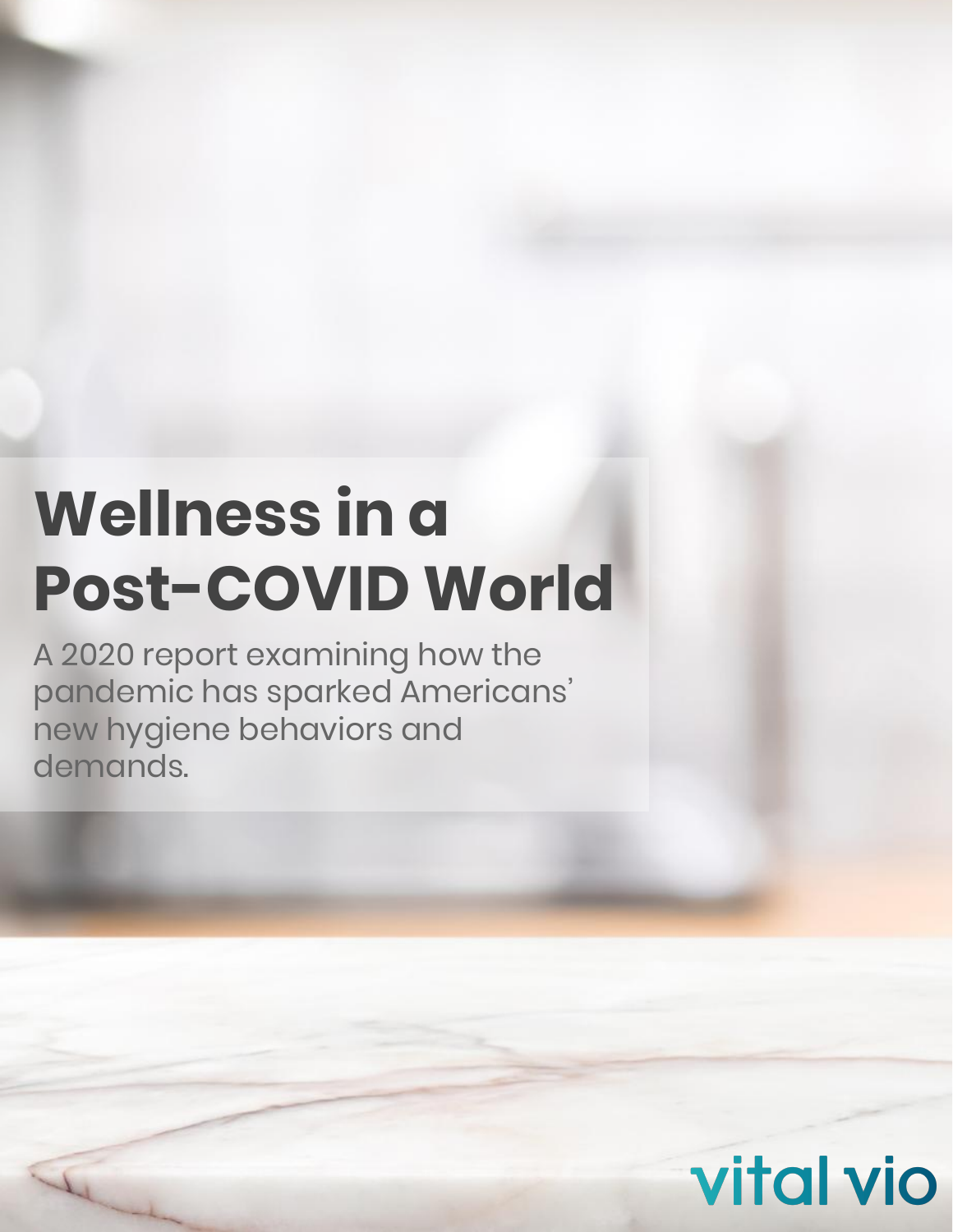### **Overview**

**The COVID-19 pandemic has changed everything.** 

**Many businesses and public spaces have shut down for the foreseeable future to keep people safe and prevent the disease from spreading. While Americans are anxious to return to their "normal daily life," the scary reality is that life won't be the same moving forward.**

So what does our "new normal" look like? Will Americans be more aware of the spread of bacteria and disease and how to prevent transmission? Will businesses take more steps to improve cleaning protocols, to keep employees and customers healthy?

To answer these questions, we polled 1,000 U.S. residents over the age of 18 about their concerns and how their "normal daily life" behavior will change after the pandemic.

Our findings show that Americans have heightened awareness and growing concerns about spreading and contracting germs in public settings. The good news is that they are willing to make drastic changes - and demanding businesses do the same - to create a safer, healthier life for themselves, their families and the community.

82%

Are more aware or concerned with cleaning tools and protocols used in public spaces

58%

Have less confidence in their peers' cleaning and hygiene practices

40%

Will only visit public spaces when it's absolutely necessary following COVID-19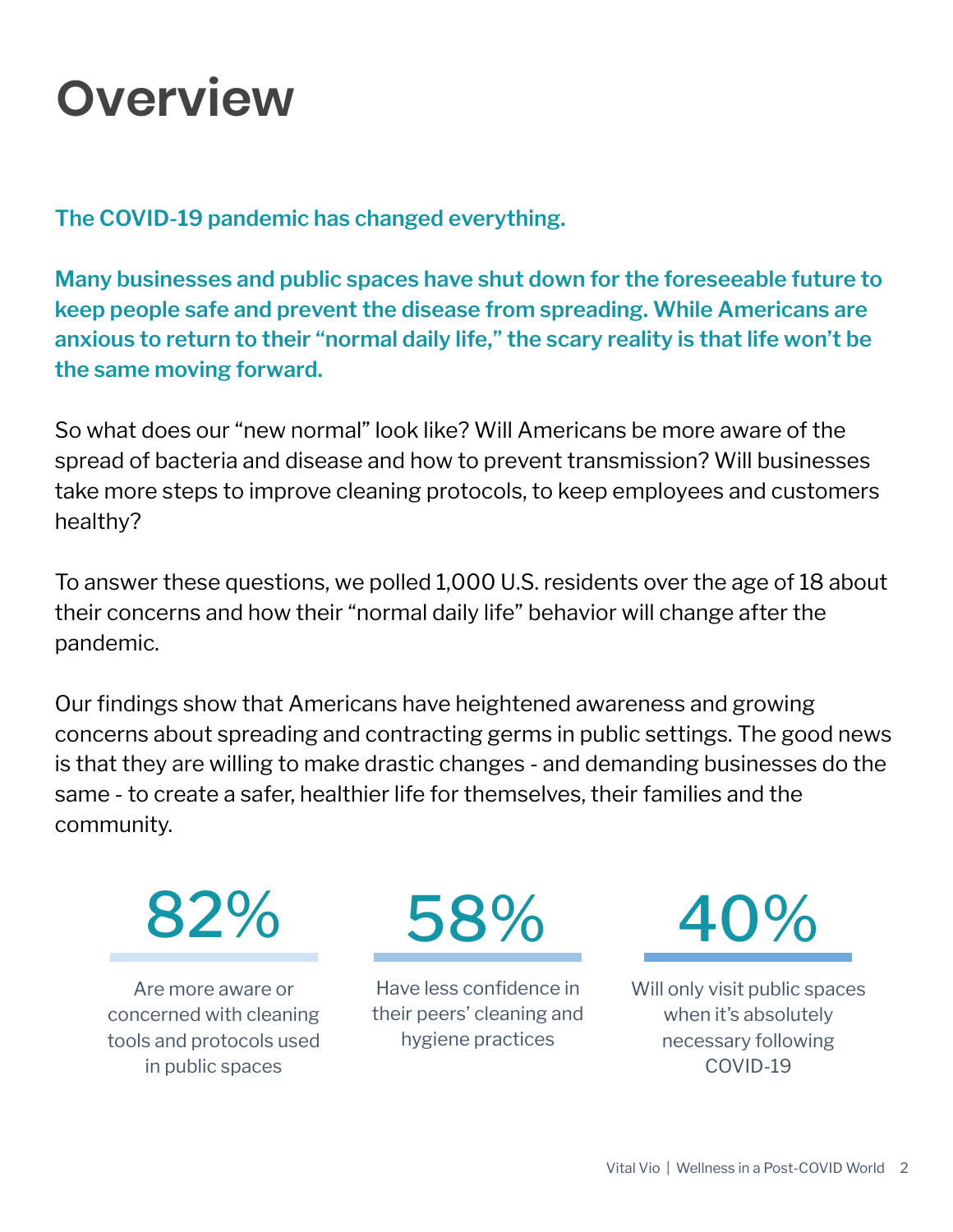### **Germ Concerns Peak**

The swift spread of COVID-19 forced Americans to seriously reevaluate their cleaning habits and has caused many to consider new safety practices and tools to keep them healthy.

#### **Taking Extra Safety Precautions**

Americans are itching to ditch social distancing and get back to normal life, but the truth is: germ concerns are higher than ever. Most will wait before they return to public spaces even after they're deemed "safe" by the government. In fact, 34% will wait a few weeks, 26% will wait 1-2 months, and 16% are unsure they will ever feel comfortable in these spaces again.

In addition to concerns with being out in public, the majority of Americans are worried about bringing items (groceries, packages, mail) into their homes. Over half 57% say they regularly clean these items before they enter their home and another 25% have concerns about these items, but don't know how to properly disinfect them.

#### **Investing in New Cleaning Tools**

When it comes to boosting cleaning practices, Americans are most interested in purchasing chemical cleaners and disinfectants (83%). Younger Americans (ages 18-34), however, have a heightened appetite for innovative tools like air purifiers/filters (43%) and even UV light sanitizers (21%). Across the board, Americans are interested in smarter ways to automate home cleaning:

Express interest in purchasing technology that automates household disinfection



64% Of those interested in automated disinfection tech would pay more to live in a place that employs "smart" cleaning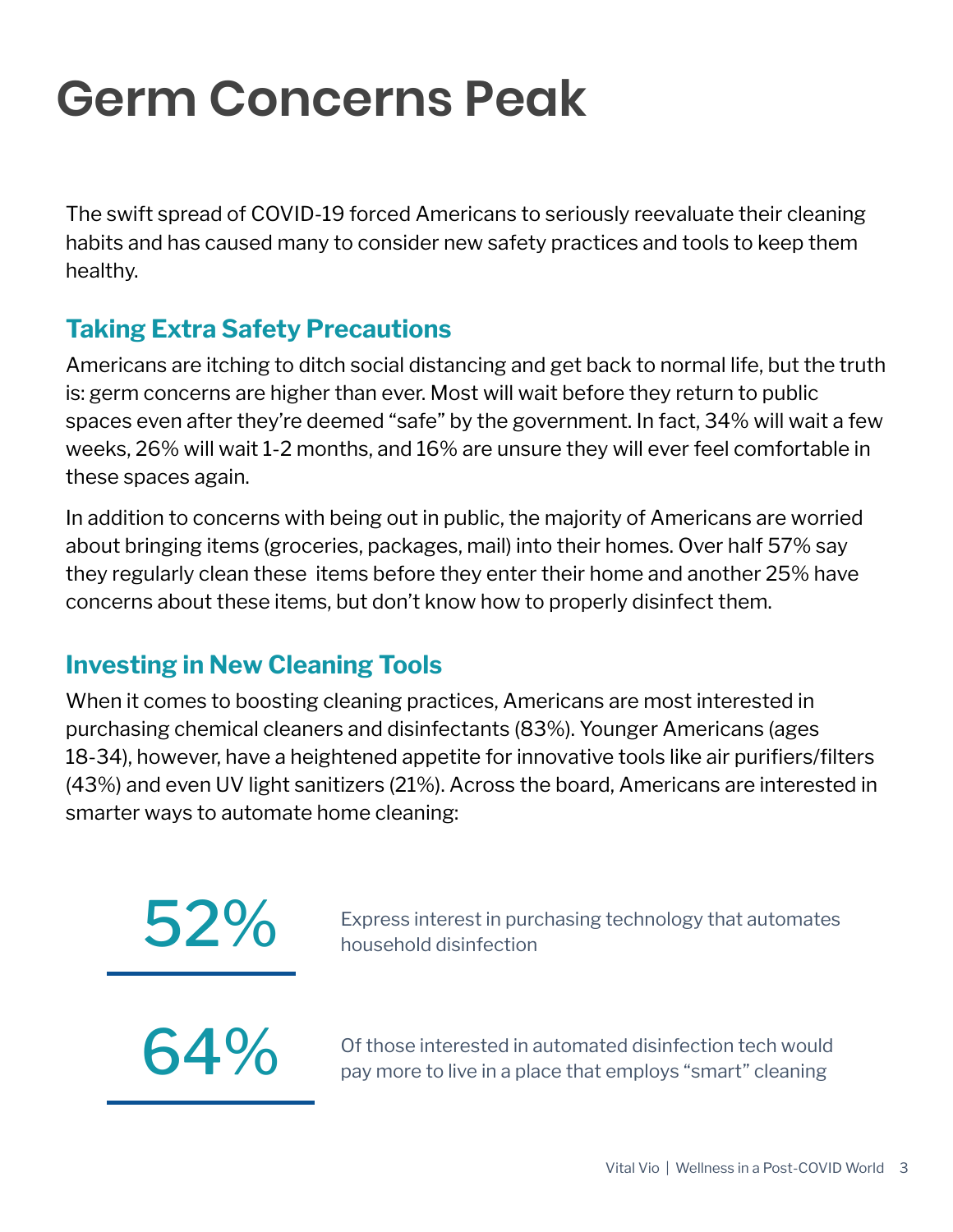### **Holding Businesses Accountable**

Americans aren't just holding themselves accountable for better cleaning practices. They expect businesses across every industry to do the same to create a safer world.



In fact, they're willing to pay more to businesses that are implementing stricter safety and cleaning protocols. The majority of Americans say they will pay more for travel (56%), dining (54%) and retail (52%) experiences that include enhanced cleaning tools and protocols. This makes sense as over a third (35%) of Americans say restaurants or retail stores are the public space they are most concerned about, and another quarter (27%) are most worried about public transportation.

#### **Restoring Customer Trust**

Americans are willing to pay more for safer experiences with businesses, but what investments will business need to make? According to our survey, they expect businesses to make sanitizer available, increase cleaning staff and invest in new technology.



**78%** Think businesses should increase the number of cleaning staff

Want businesses to invest in automated cleaning<br>technologies (such as disinfecting lights and clear<br>robots) technologies (such as disinfecting lights and cleaning robots)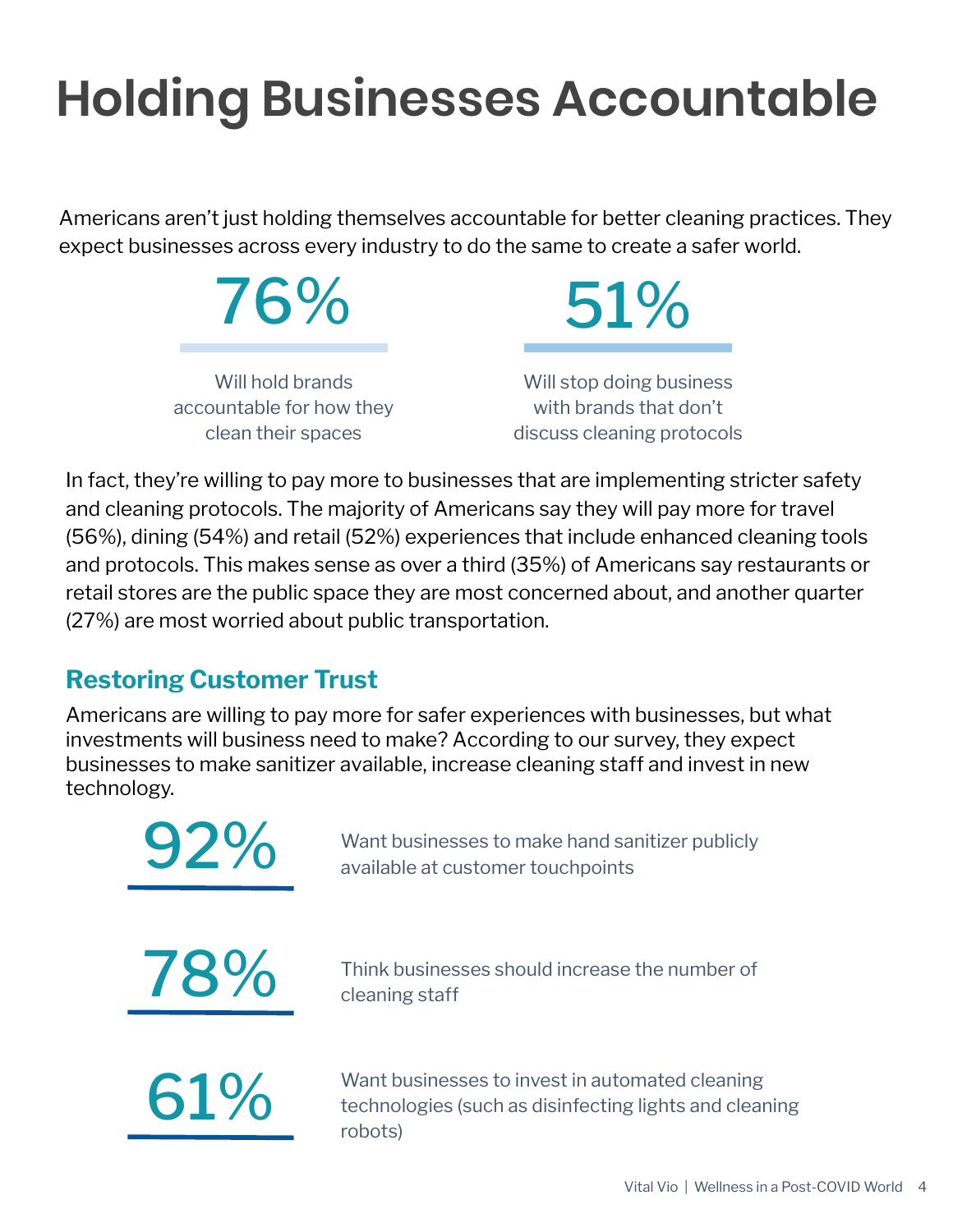## **Making Working & Learning Safer**

Americans also want changes made to the spaces and places where they spend most of their time throughout the week, including their workplace.

#### **Prioritizing Workplace Health**

Following the pandemic virtual workspaces may continue to be seen as the safer option, even after offices and other workspaces reopen. Americans are hesitant to go back into the office with 17% planning to wait a few weeks to go back to the office once it's deemed "safe", 11% planning to wait 1-2 months, and another 11% saying they will work from home indefinitely.

Americans want employers to focus on protecting workers from harmful germs. One in four (25%) say they would even leave their job if their employer doesn't make investments in cleanliness, and this is even higher for Millennials (31%).

28% Worry offices aren't cleaned regularly

Worry staff isn't aware of good hygiene practices

23%

22%

Worry coworkers won't stay home when sick

Beyond in-office improvements, Americans want businesses to prioritize employee safety during business travel. In fact, 43% expect employers to pay more for business travel to book with brands that make investments in enhanced cleanliness.

#### **Creating Safer Schools**

Similar to the heightened concerns with workplace safety, Americans are worried about germ spread in school and daycare settings. Once schools and daycare centers reopen, over a quarter (27%) of parents say they will wait a few weeks and another quarter (24%) will wait up to 2 months before sending their children back to school.

The majority of Americans (81%) expect schools to make new investments in cleaning protocols to protect students, and many would pay more for schools (41%) or childcare centers (40%) that prioritize new cleanliness practices.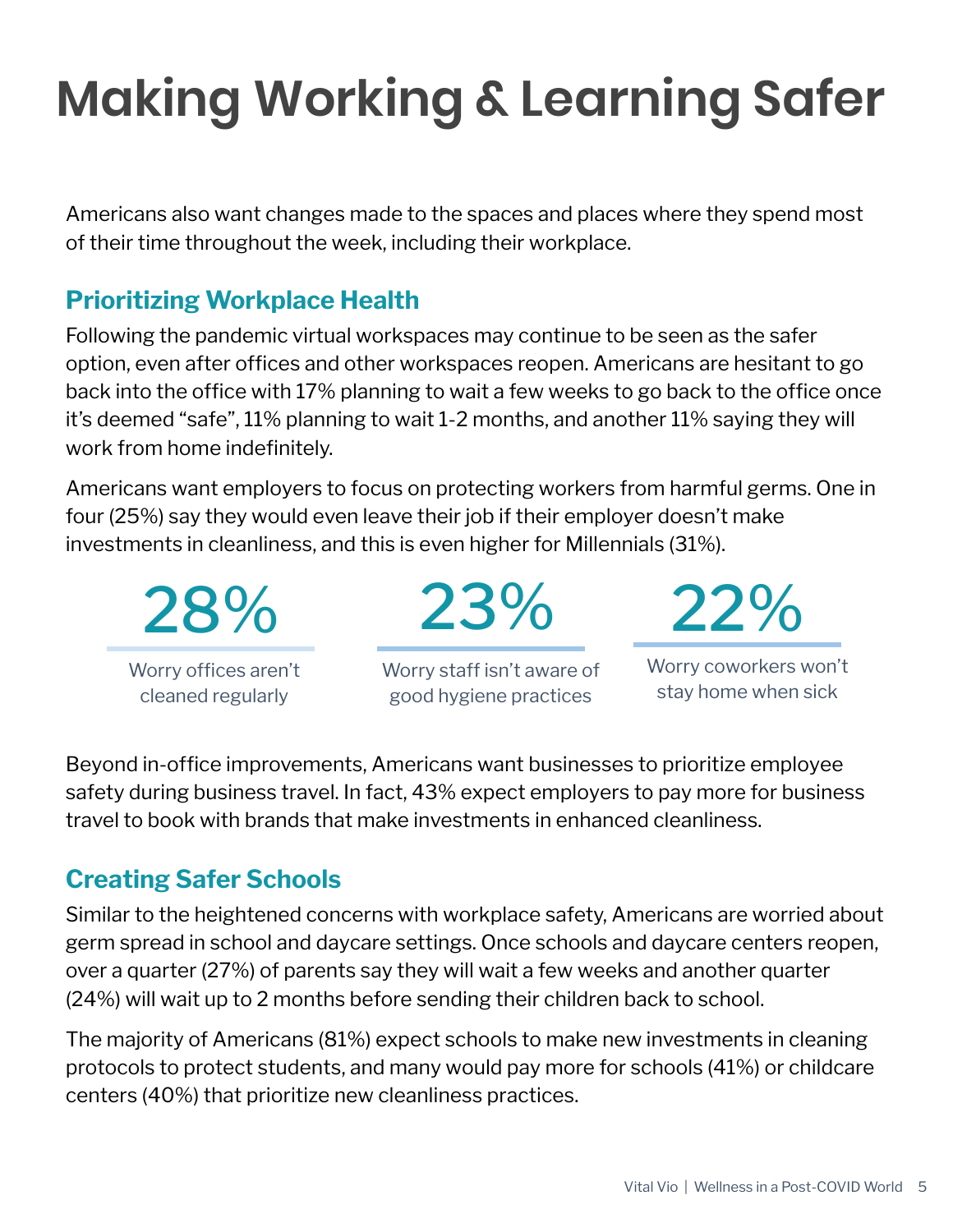## **Adapting to the "New Normal"**

So how do these findings inform our new normal?

#### **We Must Set New Distancing Standards**

Typical American social etiquette is sure to evolve following the pandemic - from shaking hands before a business meeting, to packing public trains and buses, and even standing in a crowded pit at a concert. We expect close contact interactions will change for the foreseeable future - and that's okay. Americans should be prepared to implement new "distancing" standards in their daily lives. For businesses, making customers and employees feel safe may require limiting the number of people in a building or ensuring that workers' desks are spaced at a comfortable distance away from others.

#### **We Must Invest in "Smarter" Cleaning Methods**

Our survey shows that chemical cleaners and disinfectants continue to be the primary means for keeping surfaces free of germs. However, there's now a growing demand for innovative tools that supplement current intermittent cleaning practices, both by individuals as well as public spaces and businesses. Leveraging automated technology such as antimicrobial LED lights - ensures surfaces are continuously cleaned and sanitized between regular scrubbings.

#### **We Must Prioritize Communication & Education**

To keep the public safe from COVID-19 and any other infectious disease, education is critical. It's easy to become overwhelmed by hype on the news and social media conversations; but it's difficult to separate fact from fiction. Americans must take the time to understand, at a high level, how germs spread and concrete steps they can take to better protect themselves. From a business perspective, communicating new protocols and standards they've put into place will be essential to creating safer public spaces and easing Americans' concerns.